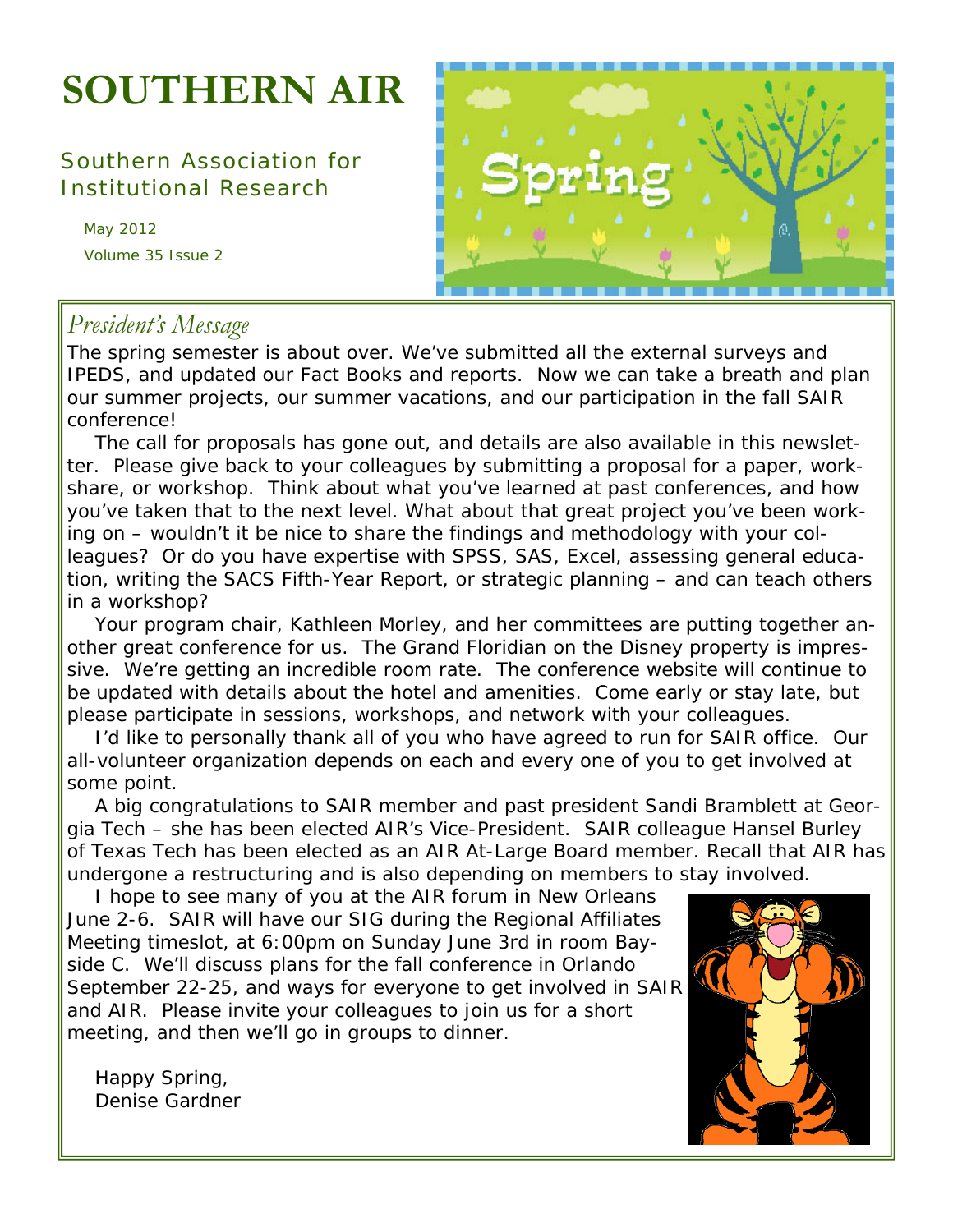

Insight, Inspiration, Imagination September 22-25, 2012

**Call for Participation Southern Association for Institutional Research 39th Annual Conference September 22-25, 2012 Grand Floridian Resort & Spa Lake Buena Vista, FL** 

SAIR Colleagues:

I invite you to participate in our SAIR conference this fall by submitting one or more proposals. An important function of SAIR is the promotion of professional development of individuals engaging in institutional research. Presenting a paper, work share session, or workshop will be beneficial to many of your SAIR colleagues.

In addition, the conference will be held in the beautiful Grand Floridian Resort & Spa on the property of Walt Disney World in Lake Buena Vista (Orlando), Florida. Our theme "The Magic of SAIR: Insight, Inspiration, Imagination" challenges us to look beyond the traditional role that institutional research has played in higher education.

We have been able to negotiate a slight reduction in the hotel conference room rate to \$179. This price includes complimentary self-parking, complimentary Wi-Fi in hotel rooms, complimentary airport transportation, and no resort fees. The hotel registration site is open and can be accessed at www.louisianau.com/sair12/. The hotel site is your "one stop shopping" for hotel, transportation, dining, and park information.

After much deliberation, it has been decided to not have a dedicated Special Event on Monday night. The cost to do any sort of dinner/event at a Disney park is quite prohibitive. In addition, any event at a Disney park would also require a separate purchase of an admission ticket to that park. Other event options on and off Disney property were investigated. Unfortunately, we ran into issues of scheduling in that some were not open on Monday nights or start times did not fit into our conference schedule.

Despite having no specified Special Event, I encourage attendees to take advantage of being at the "happiest place on earth!" There will be special "after 2 pm" and "after 4 pm" tickets available for conference attendees and their families (of course, that is after we have all attended sessions!). The prices for these tickets are \$66 (after 2pm) and \$52 (after 4 pm). There is also free transportation to Downtown Disney which is full of wonderful restaurants and entertainment. There will be sign-up sheets at the Local Arrangements table to facilitate groups who would like to gather and go to a park or Downtown Disney on Monday.

In terms of dining, Disney has many world renowned restaurants at their various hotels, parks, and Downtown Disney. I strongly encourage you to research your options before arriving in September. If there is a particular restaurant that you would like to visit, it's highly recommended that you make reservations far in advance (this is especially true for the themed restaurants).

Descriptions of the program track options and the session formats offered are detailed in this newsletter. Please gather your best ideas and work, and share them with your SAIR friends.

See you in Florida in September! Kathleen Morley, SAIR 2012 Program Chair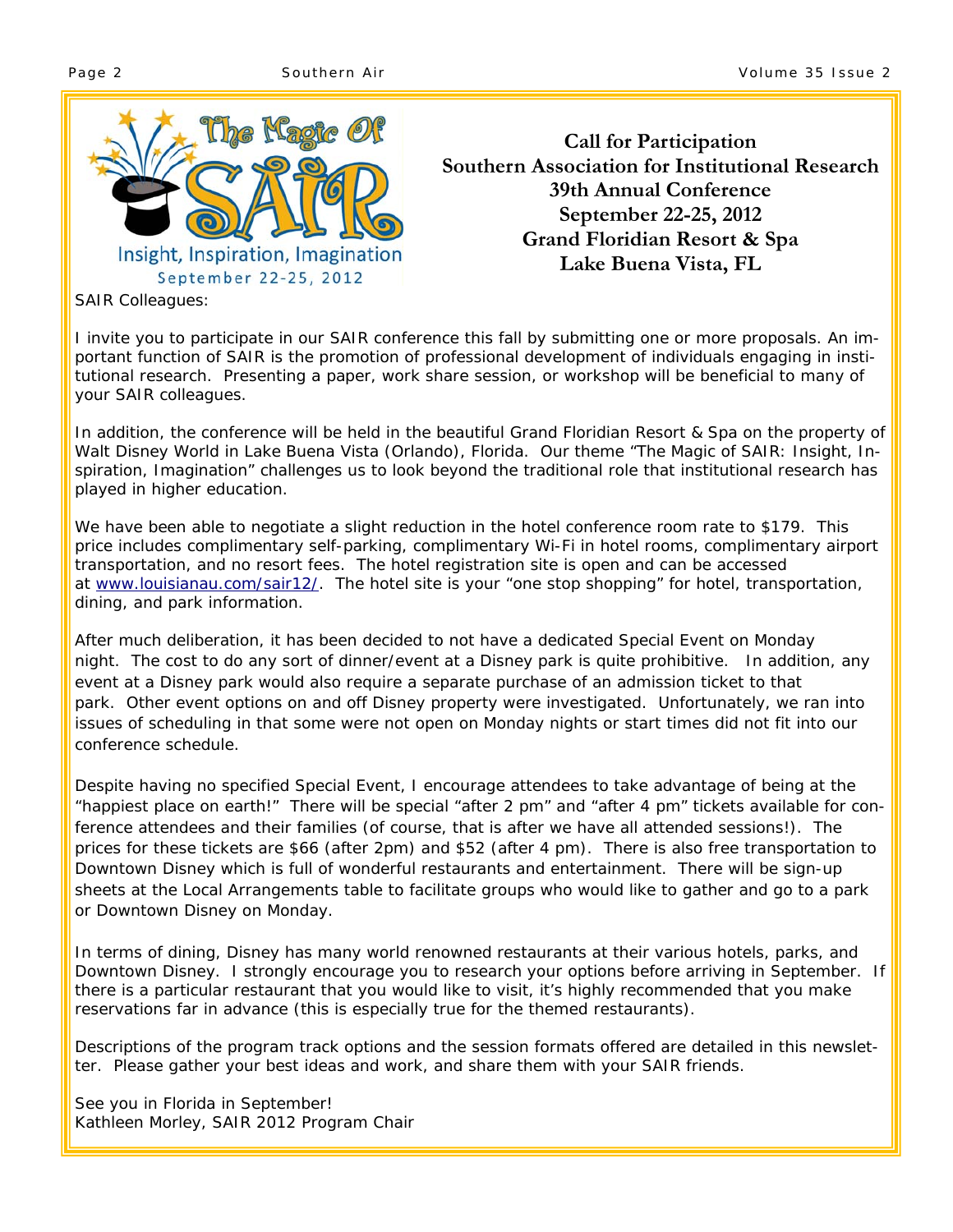# **Proposal Submission Site: http://www.louisianau.com/sair12/proposal Proposal Due Date: June 12, 2012**

## **Program Tracks**

The **Accreditation Track** welcomes proposals that address the revised principles of accreditation adopted by the Southern Association of Colleges and Schools. Our members will gain valuable insights into how your knowledge and expertise informs this important process of external peer review.

The **Assessment Track** addresses authentic approaches to evaluating administrative, support and learning outcomes. Whether reflecting upon insights gained from national surveys or highlighting improved learning outcomes based upon locally developed assessment measures, these sessions will highlight best practices.

The **Community College Track** is a growing area of interest at SAIR. The size and diversity of the community college sector requires us to learn as much as we can about these institutions.

The **Institutional Research Track** addresses the effective and efficient collection of data to inform college and university decisions. In addition to data collection, sessions may also address data analysis and dissemination to various stakeholders.

The **Planning Track** welcomes proposals that address how legitimate planning processes shape the agenda for your institution.

The **Technology Track** demonstrates creative and innovative uses of information technology to support institutional research and effectiveness activities.

### **Presentation Formats**

**Papers (45 minutes)**<br>Papers should describe a research study or an effective process or technique (quantitative or qualitative), present a theoretical approach to a problem or issue, or review the literature on a topic of interest to institutional researchers.

**Panels (45 minutes)**<br>Panel presentations involve three or more individuals who present different perspectives on a common theme or topic. The proposal should describe the common theme/topic and the major points of discussion. The proposal should also describe how each panelist contributes a different perspective to the session.

**Roundtables (60 minutes)**<br>Roundtable sessions occur during lunch on Monday, September 24 and offer an opportunity for a convener to give a brief overview of a relevant topic that leads to an engaged and lively discussion. A proposal should include a description of the topic and the convener's relevant expertise and experience.

**Software Demonstrations (45 minutes)**<br>Presentations should demonstrate one or more software packages or programming solutions that are applicable to the work of institutional researchers. The proposal should describe the relative strengths, weaknesses, and special features of the product or solution. The presenter should also discuss the hardware required for the software/ solution. If Internet access is needed, please request such access during the proposal process.

(continued on page 4)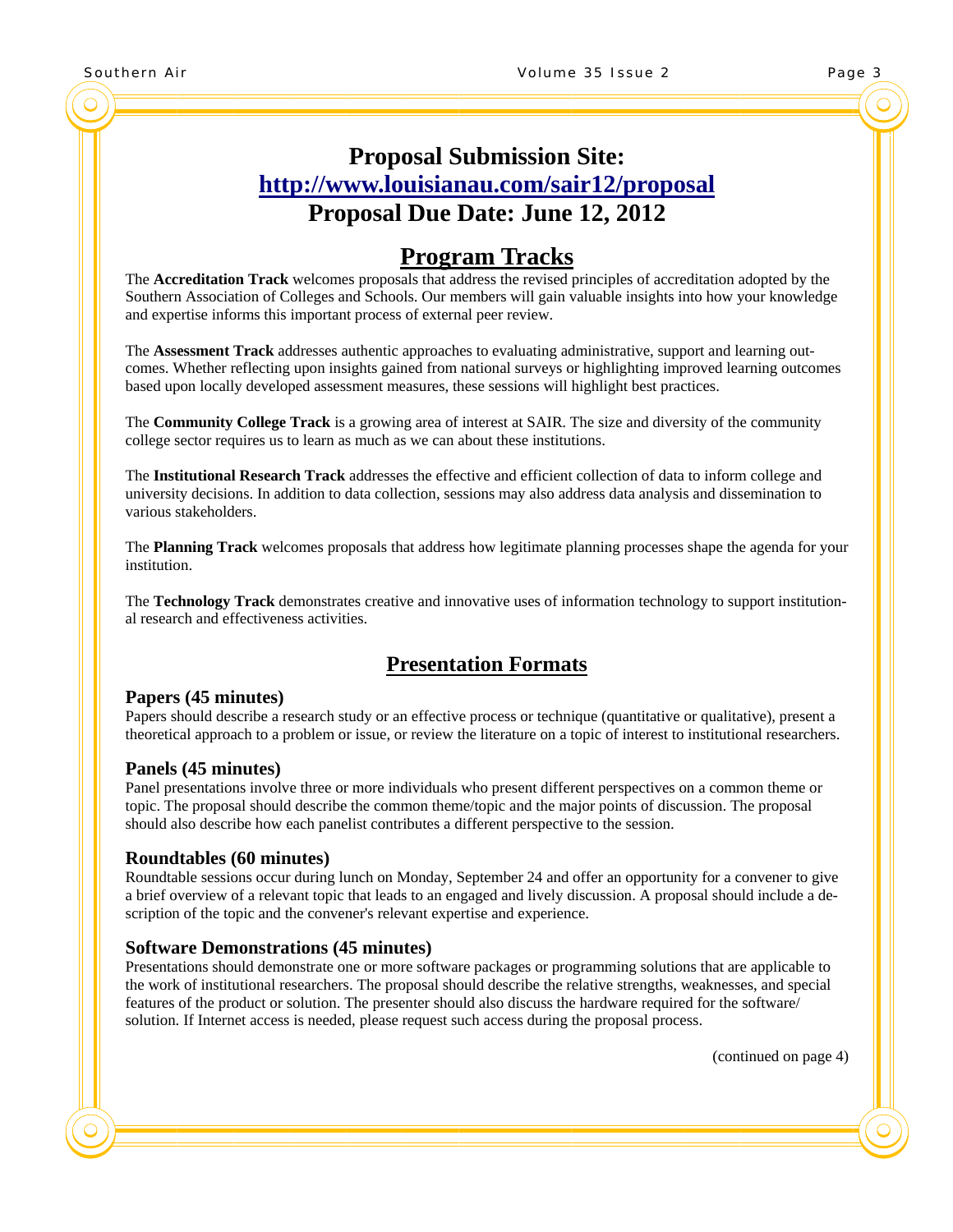**Workshare (45 minutes)**<br>Workshare sessions provide an opportunity to share professional work products, effective practices, innovative applications, and creative solutions that are not ready to be presented as a paper. A proposal should include a description of the topic and its applicability to other institutions.

**Workshops (3 or 6 hours)**<br>Workshops provide the opportunity for in-depth discussion and instruction on a single topic. Demonstrations, exercises, group activities, and other methods of experiential learning are appropriate and desirable. Proposals should outline the specific objectives of the workshop, the intended audience (novice or experienced researchers, prerequisite knowledge/skills, etc.), the instructional techniques, and the qualifications of the instructor(s). Proposals also must include an estimate of the reimbursable expenses and the minimum and maximum number of participants allowed. Workshops occur on Saturday and Sunday, both at the hotel and off-site. Workshops requiring a computer lab will be held at Valencia College (transportation provided).

#### **Proposal Submission Instructions**

#### **Proposals should be submitted on-line at http://www.louisianau.com/sair12/proposal**  *Deadline: June 12, 2012*

An abstract of no more than 100 words is required. Although some editing may occur, most abstracts of accepted presentations will appear verbatim in the conference program.

A narrative representing the body of the proposal should cover the following: a) significance of timeliness of the topic; b) historical, theoretical, and/or conceptual framework; c) method of inquiry; d) analytical method; and e) intended audience.

No reference to authors or their institutions should appear in the body of the proposal.

SAIR will notify primary presenters in late July about the status of their proposals.

Equipment: Each session room will have a computer projector and a screen. Please submit all requests and justifications for other equipment during the proposal process. SAIR will make every effort to accommodate reasonable requests. For additional information, please contact Program Chair Kathleen Morley, Kathleen\_Morley@baylor.edu.

**Please note that all participants are expected to pay conference registration fees, and those submitting proposals acknowledge their intent to register by submitting a proposal.** 

**Honoraria are not paid to presenters, although reasonable expenses are reimbursed for pre-conference workshop materials.** 

# Conference Exhibitor Opportunities

We are busily trying to arrange sponsors/exhibitors for SAIR 2012. Currently, we have Platinum level commitments from **Digital Measures** and **TaskStream** and Gold level commitments from **SAS**, **TK20**, **iDashboards** and **Nuventive**.

SAIR invites exhibitors with products and/or services pertaining to the higher education community to become involved in our annual conference. If anyone knows of an exhibitor that might be interested in participating in the 2012 SAIR conference in Orlando, please pass along the following information.

Exhibitor benefits include: Fully dedicated exhibit area and times, various sponsorship levels to meet their company's needs (see table on following page), and brand awareness opportunities to showcase their products.

For additional information, exhibitors can contact SAIR Board Member Donald Cunningham by email, hip@utk.edu, or by phone (865) 974-8666.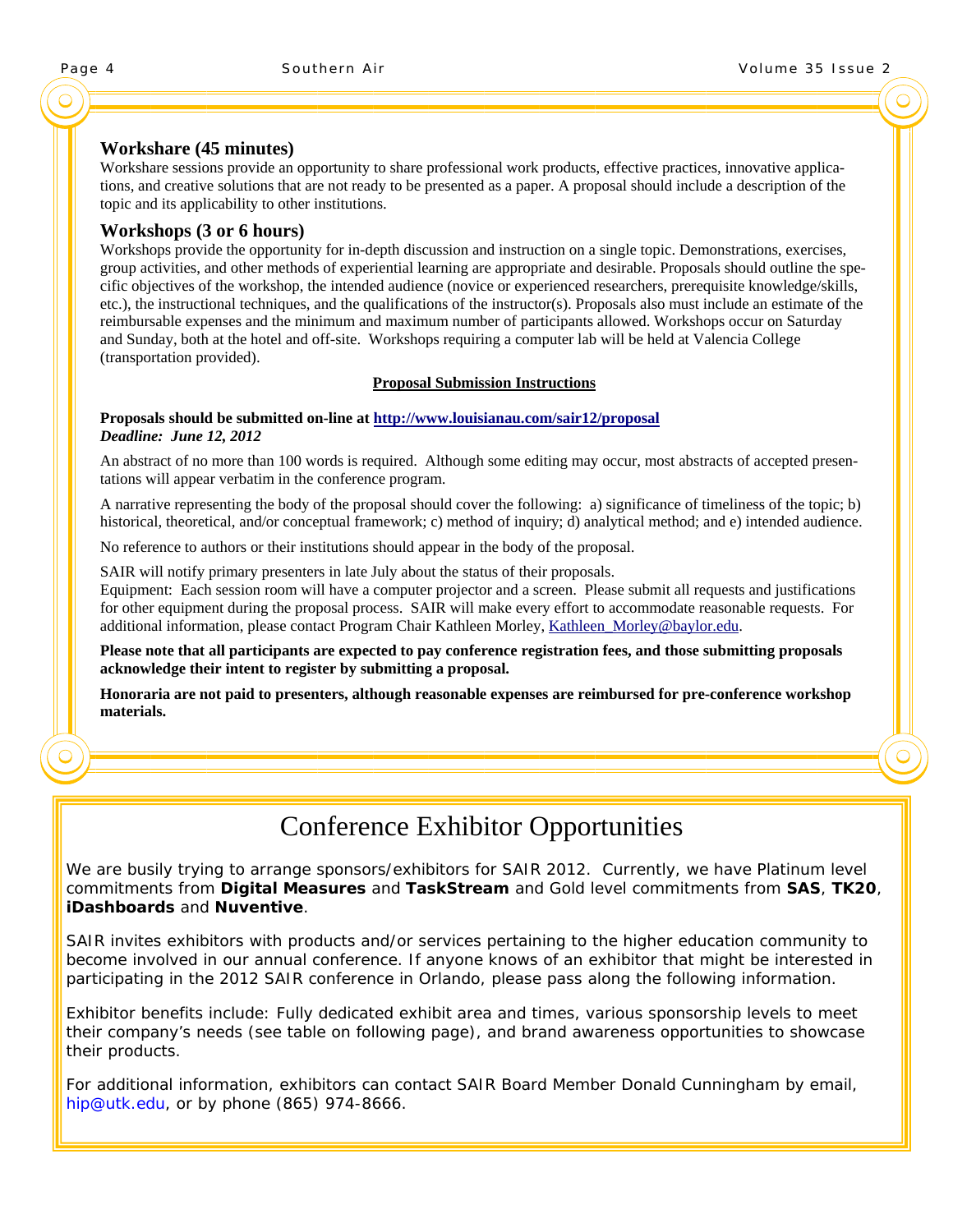

# 2012 Sponsor/Exhibitor Opportunities

|                                                   | \$4,000<br><b>Platinum Sponsor</b><br>(limit of 4) | \$3,000<br><b>Gold Sponsor</b>           | \$1,000<br><b>Exhibitor</b>            |                                        |  |  |  |
|---------------------------------------------------|----------------------------------------------------|------------------------------------------|----------------------------------------|----------------------------------------|--|--|--|
| <b>Booth Location</b>                             | 16 x 10 ft (double)<br>in prime location           | $8 \times 10$ ft<br>in high traffic area | $8 \times 10$ ft<br>in designated area | $8 \times 10$ ft<br>In designated area |  |  |  |
| Complimentary<br>Conference<br>Registrations      | 4                                                  | 3                                        | $\overline{2}$                         | $\mathbf{1}$                           |  |  |  |
| <b>SAIR Membership</b>                            | $\mathbf{1}$                                       | $\overline{1}$                           | $\overline{1}$                         | $\overline{1}$                         |  |  |  |
| Acknowledgement<br>in Conference<br>Program       |                                                    |                                          |                                        |                                        |  |  |  |
| Hyperlink on<br>Conference<br>Website             |                                                    |                                          |                                        |                                        |  |  |  |
| Invitation to<br>Newcomer's<br>Reception          |                                                    |                                          |                                        |                                        |  |  |  |
| Advertisement in<br>Conference<br>Program         | Full-page                                          | Half-page                                | Quarter-page                           |                                        |  |  |  |
| Sponsorship of<br>Events                          |                                                    |                                          |                                        |                                        |  |  |  |
| Presentation<br>during Conference                 | Concurrent<br>Session                              | Concurrent<br>Session                    | Luncheon<br>Roundtable                 |                                        |  |  |  |
| Mailing List of<br>Attendees (pre-<br>conference) |                                                    |                                          |                                        |                                        |  |  |  |

#### **Other Sponsorship Opportunities:**

Brand Awareness (i.e., Bag Stuffers) - \$200 per piece

Conference Program Advertisement (quarter-page) - \$300

Program-at-a-Glance Sponsorship - \$500

Name Tag/Badge Holders - at cost

Conference Tote Bags - at cost

Water Bottles - at cost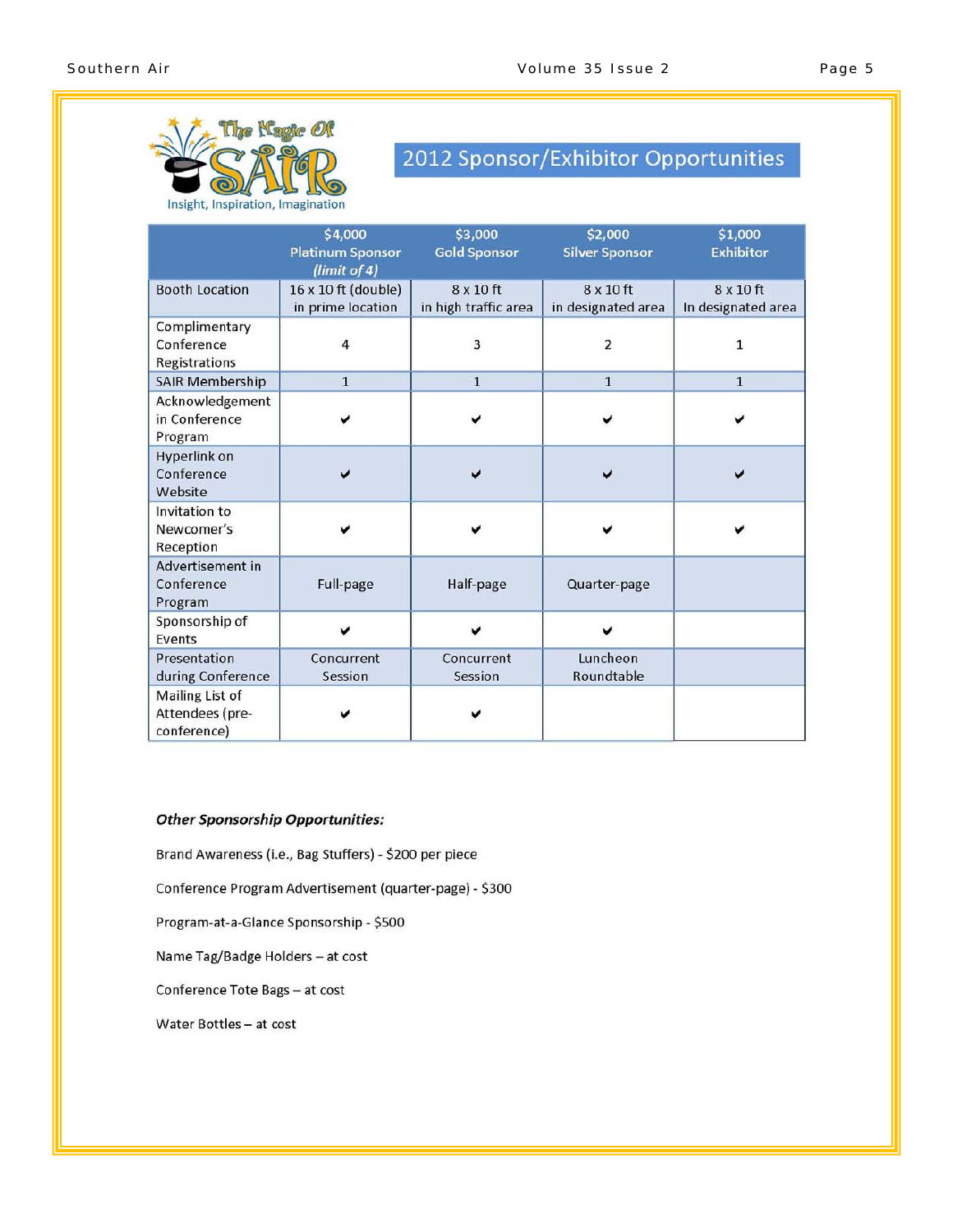

# **Apply for a SAIR 2012 Conference Travel Grant to Orlando!**

SAIR awards three types of travel grants. Information on applying for the travel grants and the deadlines can be found at http://www.louisianau.com/sair12/travel\_grant.php.

# **SAIR Travel Grant**

SAIR 2012 Conference Travel Grants will be awarded to seven members in order to promote professional development among institutional research professionals. Awards are available to both active members and newcomers (individuals who will become new members of SAIR at the 2012 Annual Conference). Applications from individuals who

have not received a travel grant from SAIR within the past two years will receive priority. All grants are awarded in the amount of \$300, plus waiver of conference registration fees (an additional \$200 value).

# **Bill Fendley Travel Grant**

The Bill Fendley Travel Grant will be awarded to a deserving member whose first SAIR was in 2011 in Atlanta. Grants are awarded in the amount of \$300 plus waiver of the conference registration fees.

# **Larry Jones Graduate Student Travel Grant**

facebook

Established in 2005 to honor past SAIR president and executive board member Larry G. Jones, the travel grant will be awarded annually to a deserving graduate student who meets the award criteria outlined below. A total of \$500 will be awarded to the successful applicant to defray travel expenses associated with

the annual SAIR conference and the conference registration fee will be waived as well. The applicant for the Larry G. Jones Graduate Student Travel Grant must be currently enrolled as a graduate student at either the master's or PhD level at an accredited institution of higher education. Enrollment must be verified via letter from the registrar of the home institution. The applicant must also have submitted a scholarly paper

which has been accepted for presentation at the annual SAIR conference. Instructions for applying for the Larry Jones Graduate Student Travel Grant can be found at: http://www.sair.org/Conferences/larry-jones-travel-grant.asp

 For more information on any of these travel grants, please contact Lisa Lord at lisa@louisiana.edu.



### **"Like" SAIR on Facebook**  We will once again offer a SAIR Facebook page as a

way to communicate conference news, along with other SAIR notices. We hope you will use this fan page to post any questions or feedback concerning the

events of the Annual Conference. To "like" SAIR on Facebook, please visit: http://www.facebook.com/Southern.Association.for.Institutional.Research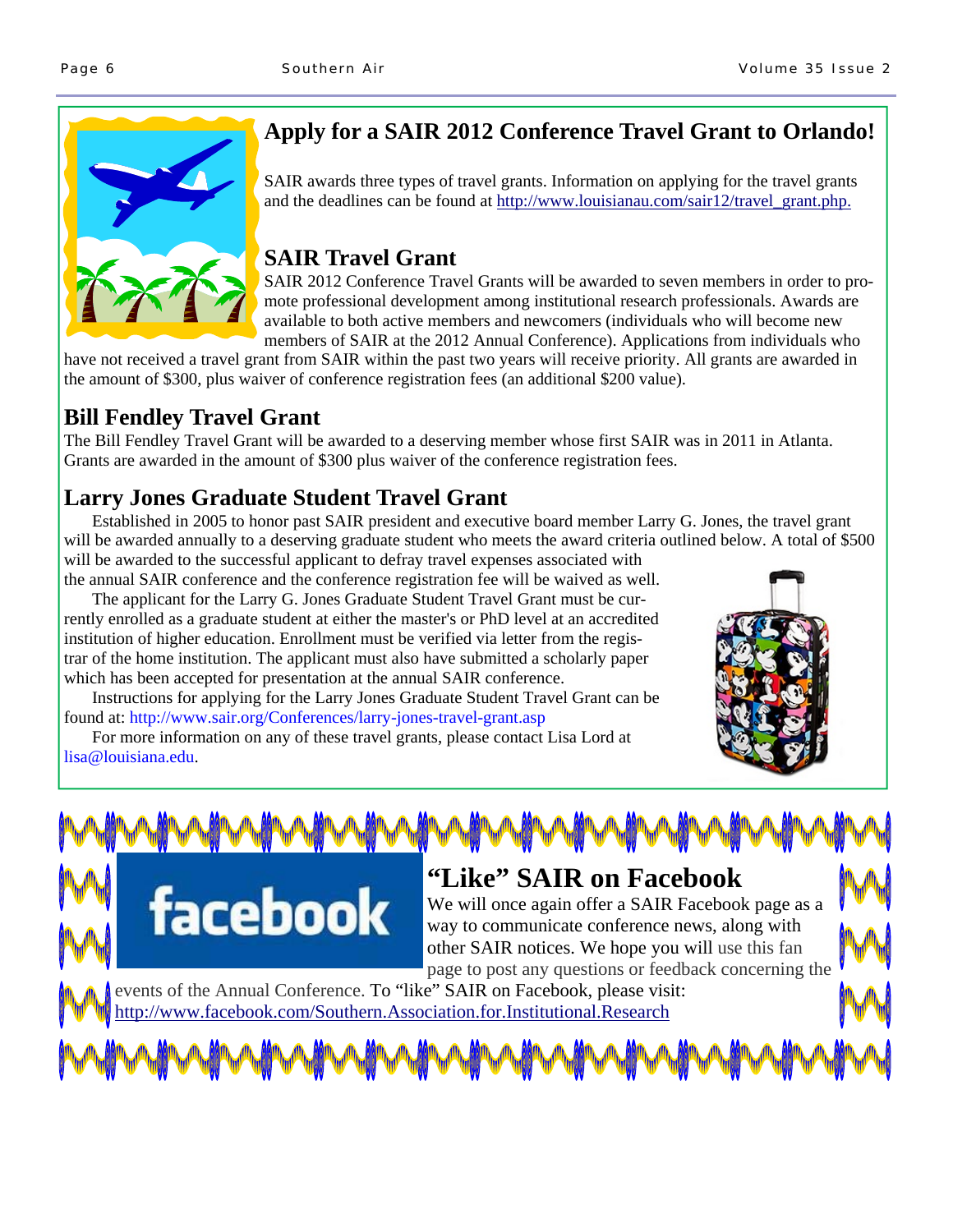

\*\*\*\*\*\*\*\*\*\*\*\*\*\*\*\*\*\*\*\*\*\*\*\*\*\*\*\*\*\*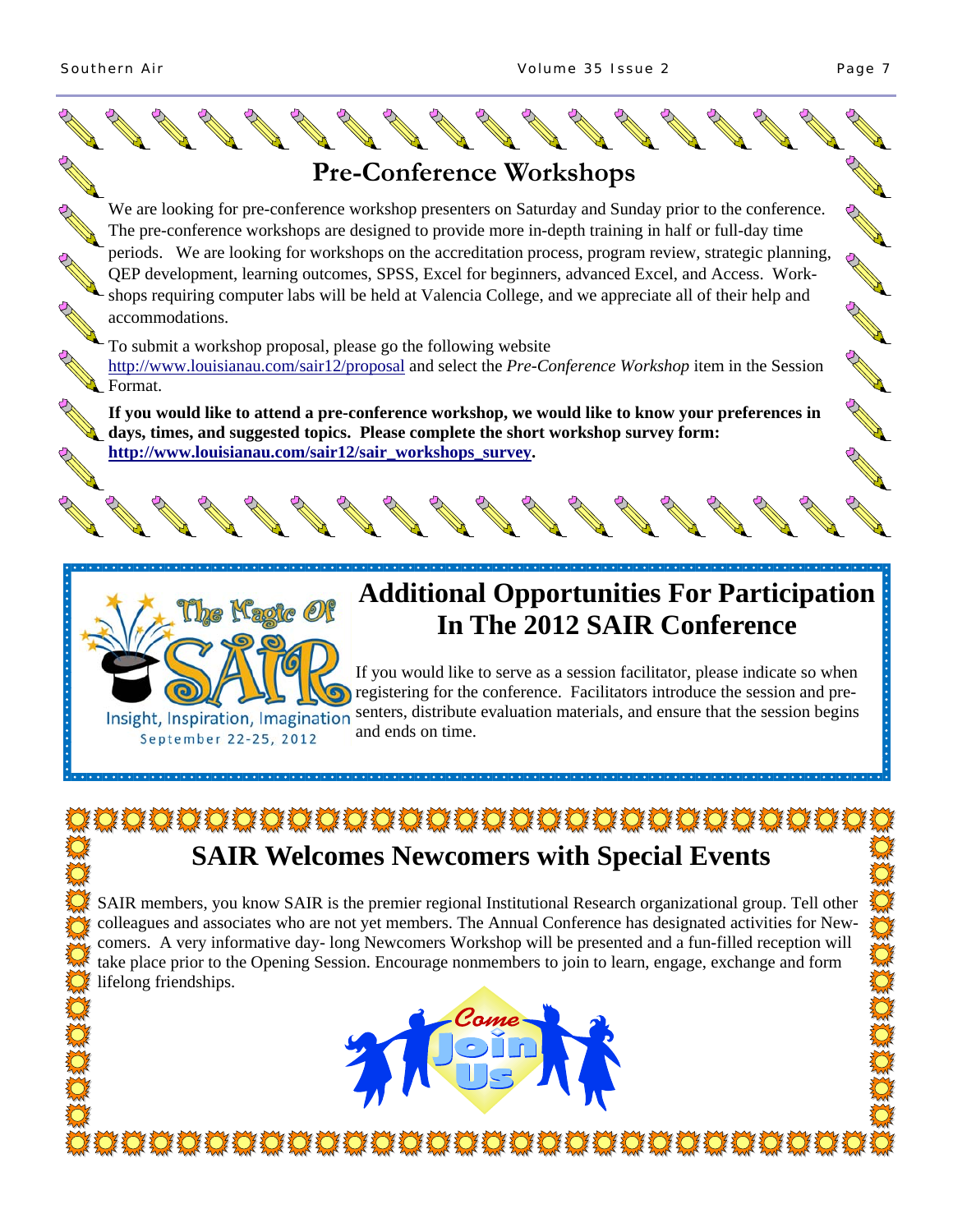# *Call for Nominations for SAIR Awards*



*SAIR encourages nominations of its outstanding members for consideration for the following awards -* 

### *James Montgomery Outstanding Service Award*

 This award is given to an individual who has made a significant contribution to SAIR over an extended period of time. Nominees must have been a SAIR member for over five years and cannot be a member of, nor a candidate for, the Board of Directors during the year nominated. In addition, two of the following criteria must be met:

 have been a member of the Board of Directors or a chair of a conference, or a presidentially appointed committee;

 have been an officer of, or a recognized leader in, the establishment of a state or special interest group which has been associated with SAIR; and/or

 have made a professional contribution to SAIR by being actively involved in a combination of the following: presented contributed papers at the SAIR conference; organized, offered, or acted as a primary participant in workshops at the SAIR conference or workshops sponsored by an affiliated SAIR organization or group; contributed in some other specific significant way that has advanced the professionalism of SAIR.

### *Distinguished Member Award*

 Distinguished Membership may be awarded to members or former members who have made distinguished contributions to institutional research. This award is a meaningful recognition of significant effort in the field of institutional research. The award is for the lifetime of the individual. (Persons retiring from active service in institutional research may be recognized through the award of emeritus membership rather than distinguished Membership).

 A member or former member nominated for Distinguished Membership should meet the following qualifications: has been an active and contributing member of SAIR; has contributed substantially to the field of institutional research over an extended period of time, either in the practice of institutional research or in a supporting role (e.g. faculty, President); has influenced higher education policies and practices through work or research.

### *Special Recognition Unsung Hero Award*

 This award recognizes the ongoing contributions of a member to SAIR and the field of institutional research and planning in the broadest sense. This award honors individuals whose effort and initiative might not otherwise receive public recognition. The types of effort to be considered include management assignments, innovative projects or ideas, development of new initiatives, or other ongoing service to SAIR, other than as an elected officer. [For purposes of this award, "officer" is defined as President, Secretary, or Treasurer.] Officers are excluded in order to encourage initiative in fields other than political office and to ensure that the award does not become an appreciation award for past presidents. All members of SAIR are eligible to receive the award with the following exceptions: a member who has previously won the award; officers of SAIR shall not be eligible for five years after leaving their last office.

### *SAIR Awards Nomination Process*

Send an e-mail attachment in Microsoft Word format by August 15, 2012 to Julianna Proctor at the following email address: jproctor@ua.edu . Please put "SAIR AWARD NOMINATION" in the subject line of the email. The attachment should include the following sections:

#### **SAIR Award Name:**

**Nominator information:** name, current position, company or institutional affiliation, address, phone, fax, and email. **Nominee information:** name, current position, company or institutional affiliation, address, phone, fax, and email. **Has this nomination been discussed with the nominee?** (Yes or No)

Provide a **brief summary** of the nominee's accomplishments in reference to the award for which they are nominated; Has this achievement been the basis of any other previously awarded SAIR Award? If yes, how does this nomination differ from previous body of work honored?

(continued on page 9)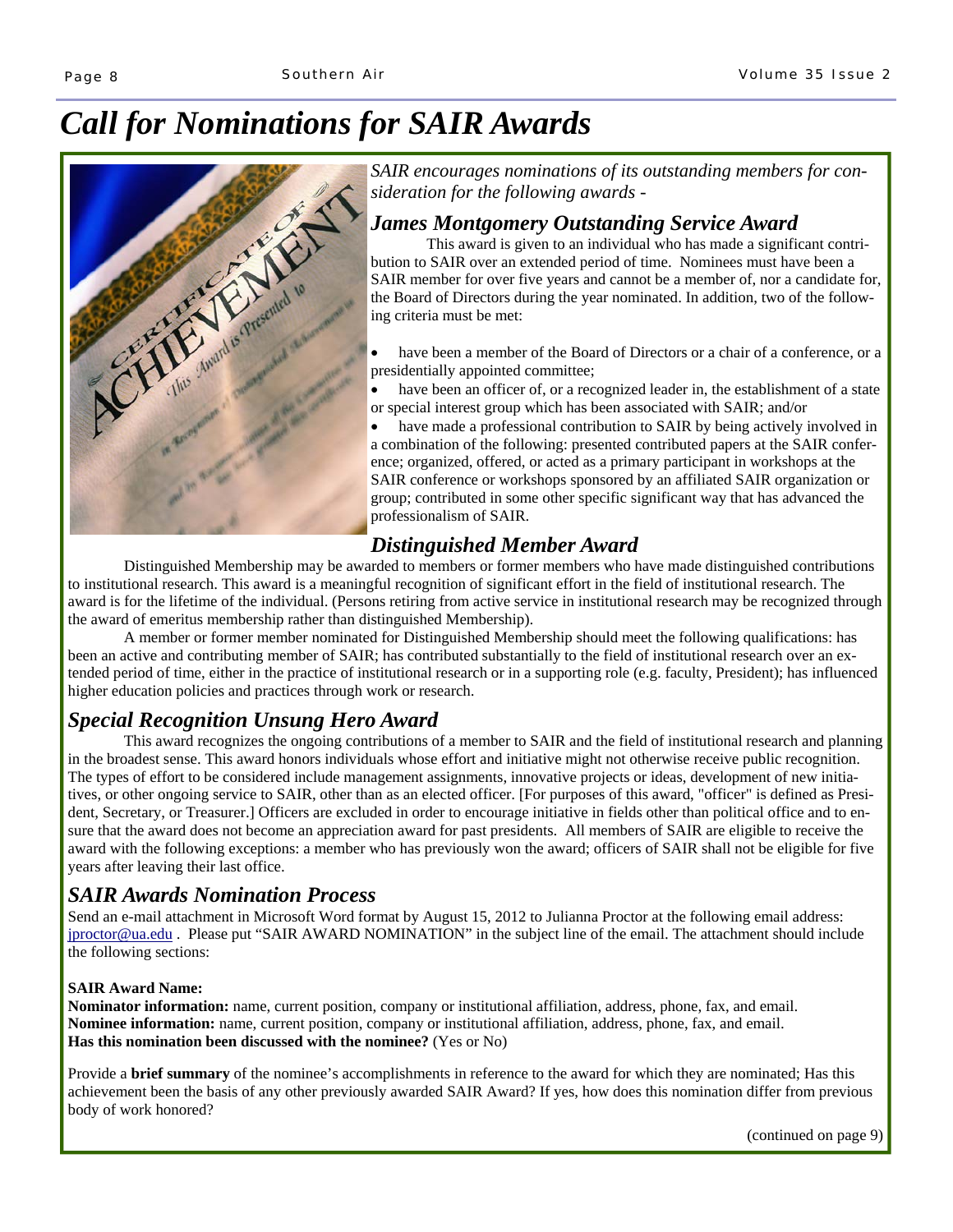$\bullet$ 

 $\bullet$ 

 $\bullet$ 

 $\bullet$ 

 $\bullet$ 

 $\bullet$ 

 $\bullet$ 

Provide a **narrative summary** of 1,000 words or less. The narrative should evaluate the nominee's accomplishments and a specific identification of the work to be recognized; explain why the nominee is being recommended for this award with regard to the stated purposes of the award; if the nominee has received another SAIR Award within the last five years, specifically describe why this nomination is appropriate; if the nominee has received a previous SAIR Award, describe why this award nomination does not cover the basis for a previous award; analyze patents if cited; and if the nominee is not the sole author of works, specify the contribution of the nominee. Questions regarding the awards process should be directed to Julianna Proctor via e-mail, jproctor@ua.edu, or phone (205) 348-7207.

### *Conference Awards*

The SAIR Board is in the process of reorganizing the judging criteria for Best Paper, Best Electronic Fact Book, and Best IR Website. Upon completion, we will make this information available on the SAIR website.

The annual conference awards - Best Fact Book, Best Mini-Fact Book, Best Electronic Fact Book, and Best IR Website will be given out during the awards breakfast at the conference in Orlando. Fact Books and Mini-Fact Books will be collected and judged during our annual conference. Submissions and judging for the Best Electronic Fact Book and Best IR Website will take place prior to the conference.

To submit your electronic fact book or IR website for consideration, please contact Julianna Proctor, jproctor@ua.edu, by June 15, 2012.



# **Past President's Report**, **Roy "Ike" Ikenberry**

I am happy to report that I have signed a Group Sales Agreement with the Hyatt Regency Savannah as the site of our 2015 SAIR Annual Conference. The dates we have a room block for are October 8 through 13. Julie Daniels of Helms Briscoe did her usual magic and got us some good deals that should help hold the cost of the conference down.

 Our Nominations website closed on April 16 and the 2012 Nominating Committee composed of Julia Pet-Armacost, David Allen, Michael Crow, Andrew Luna, Greg Schutz and I are reviewing all the nominations and will be producing a slate of nominees to fill the following offices: Vice President/Program Chair (for 2013 in Memphis), Secretary, two Members-At-Large, and five Nomination Committee members. The nominations we are reviewing are outstanding and I feel that we will be able to present to you, our membership, a superb slate. When we open voting, please avail yourself of the opportunity to vote for the excellent folks who will help guide our organization in the future.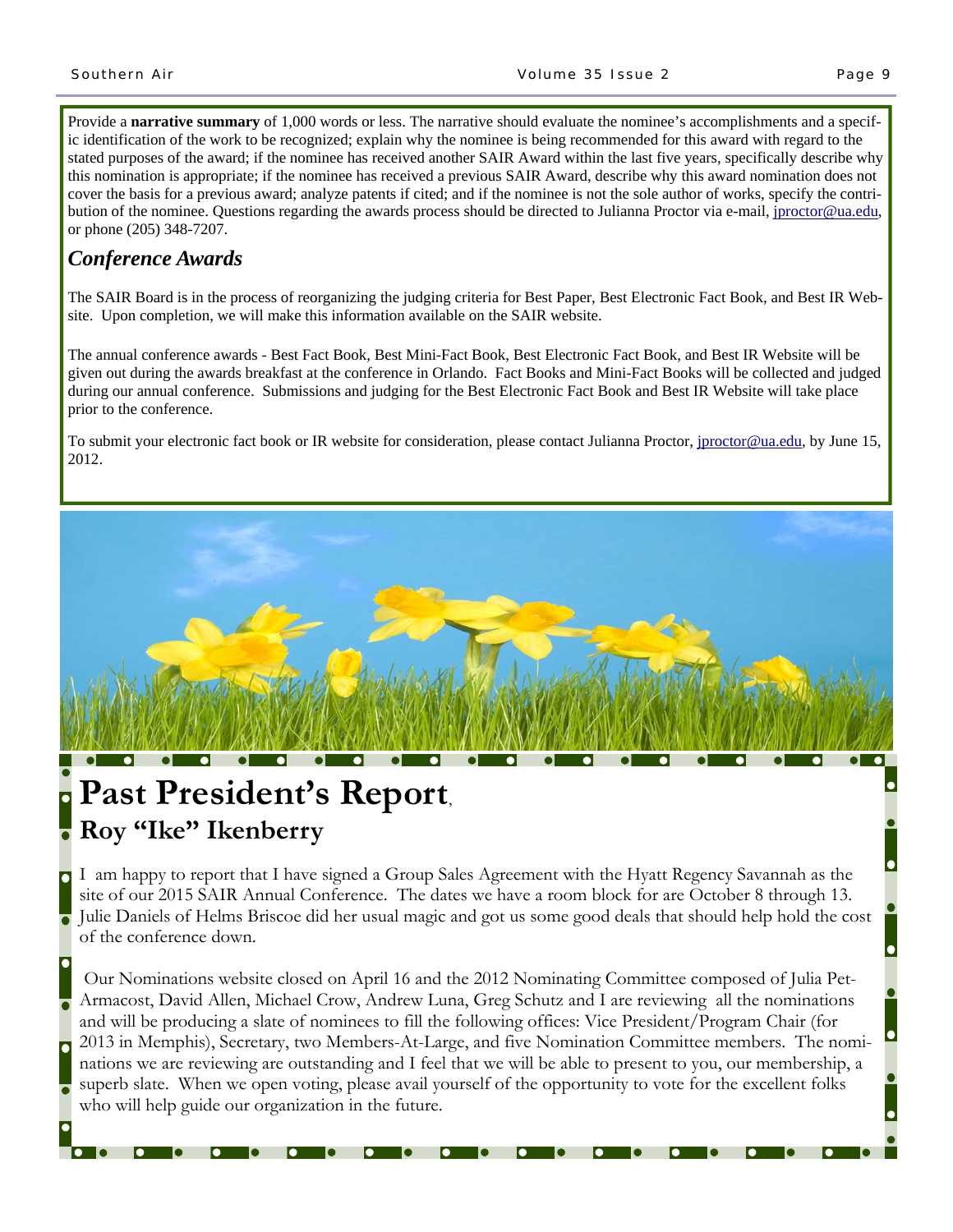# **SAIR Affiliates**

LAIR is co-hosting an IPEDS workshop on May 16 and the LAIR Annual Conference will be May 17. Contact Justin Roy at the University of Louisiana at Monroe for additional information, roy@ulm.edu.



North Carolina Association for **NCAIR Institutional Research** 

The North Carolina Association for Institutional Research (NCAIR) held their Annual Conference March 12<sup>th</sup>-14<sup>th</sup>, 2012. The three-

day event featured 15 member/sponsor presentations and a pre-conference workshop on SACS. We had over ninety participants hosted at the Graylyn International Conference Center in Winston-Salem, NC. Also, NCAIR will be hosting a Summer Drive-In at SAS campus in Cary NC on July 27th, 2012. More information on all the events can be found at our website www.ncair.net.



The Texas Association for Institutional Research (TAIR) will hold its annual professional development Summer Workshops on Friday, August 3 on Texas State University's campus in Round Rock, TX. These workshops are de-

signed to be 'drive-in' workshops and are an affordable way to gain new skills.

The 35<sup>th</sup> annual TAIR conference, "Developing Knowledge from Strands of Information," will be held on February 11 – 13, 2013 at Moody Gardens in Galveston, TX. Preconference workshops will be held on Sunday, February 10. The deadline to submit a presentation proposal will be September 30, 2012.

More information on each of these events will be posted to our website: http://www.texas-air.org/.



Please join Tennessee AIR (TENNAIR) for our conference August 9-10, 2012, at the Embassy Suites in Murfreesboro, TN. Our theme is "Decision 2012: Promoting Student Success". You are also welcome and encouraged to submit a presentation proposal. Conference details can be found at www.tennair.org . We look forward to seeing you there!